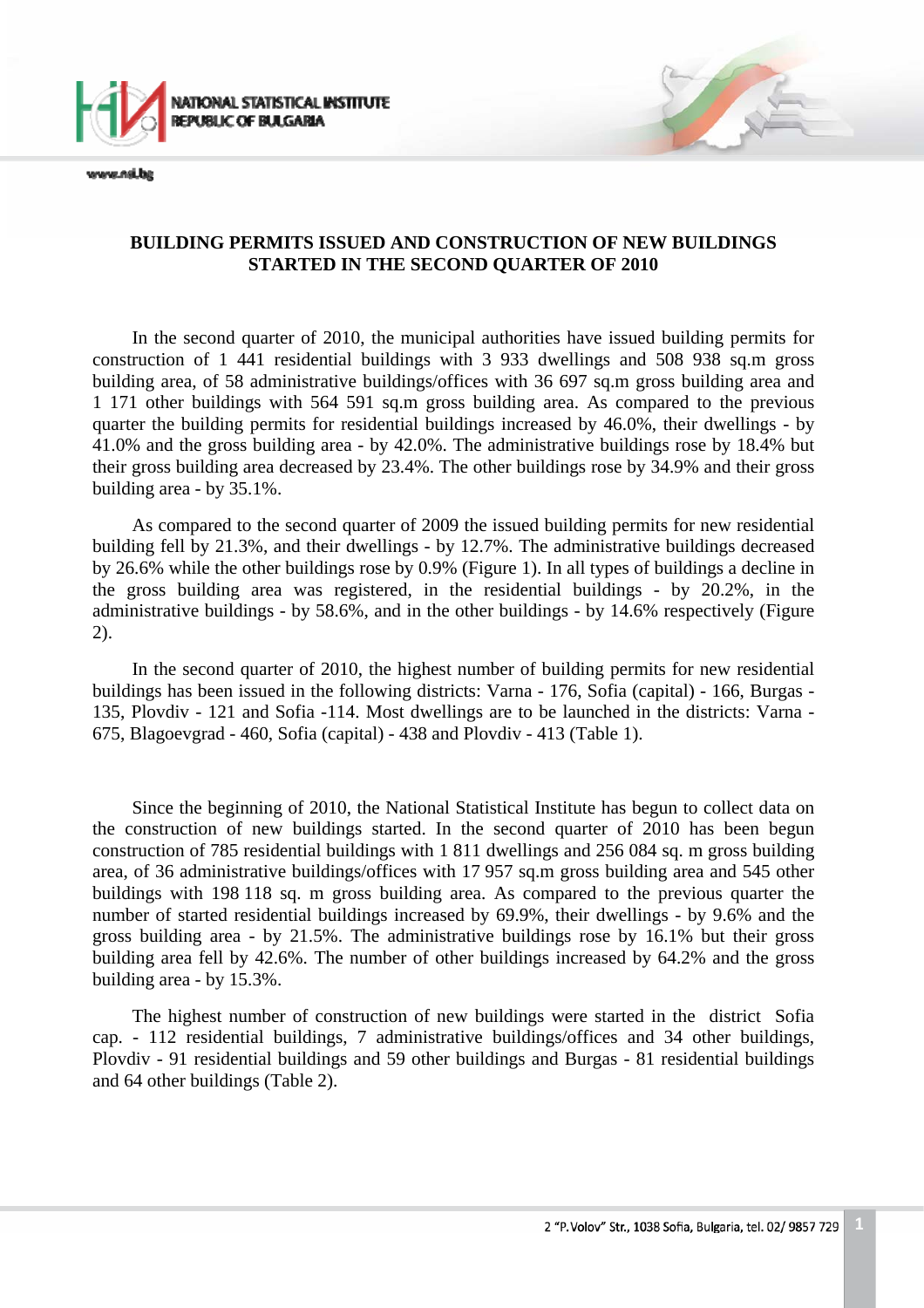

www.nsi.ba

### **Methodological notes**

The quarterly statistical survey of permits issued for construction collects information about issued building permits for the type of buildings and the gross building area by municipal authorities. This information may be used as a prognostic indicator of future construction activity of enterprises in the country.

*Type of buildings* is classified according to the Classification of types of construction (CC) and is divided into:

*Residential* - buildings for which the useful floor area is mostly used for permanent residential habitation.

*Non*-r*esidential -* buildings for various purposes, including:

- **administrative** - offices and buildings for administrative work of departments and other organizations and associations (representative buildings - banks, post offices, government department offices, conference and congress centers, low courts, municipalities);

**- other buildings** - buildings used for different activities: production, trade, transport, education, cultural, sports, agriculture, health, recreation and facilities for short stay (hotels, motels, rest houses, huts and others).

*Gross building area* - a sum of all floors areas in external dimensions.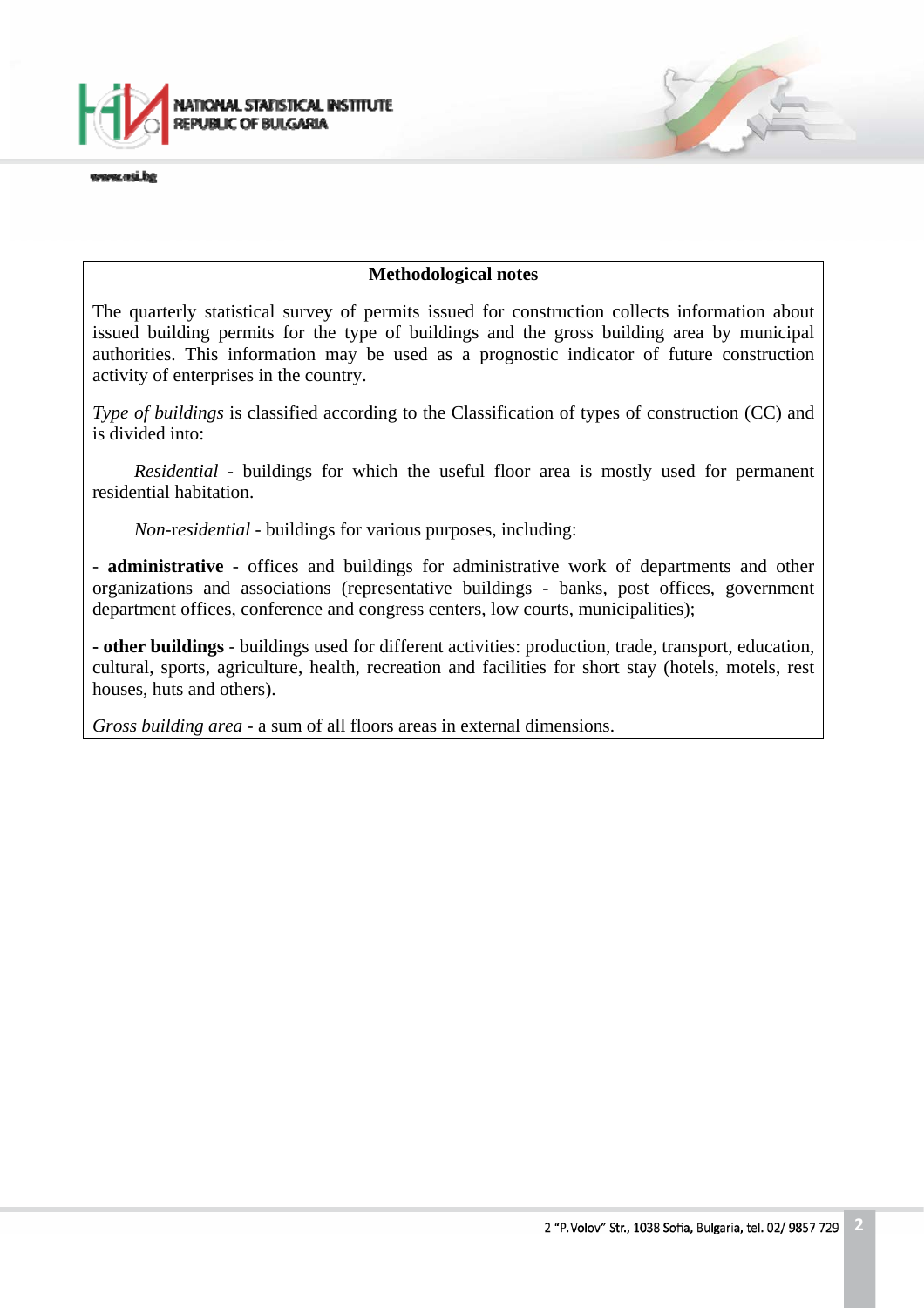

www.nsi.bg



**Figure 1. Building permits issued for construction of new buildings by type**

**Figure 2. Building permits issued for construction - gross building area** 

## **by type of buildings**

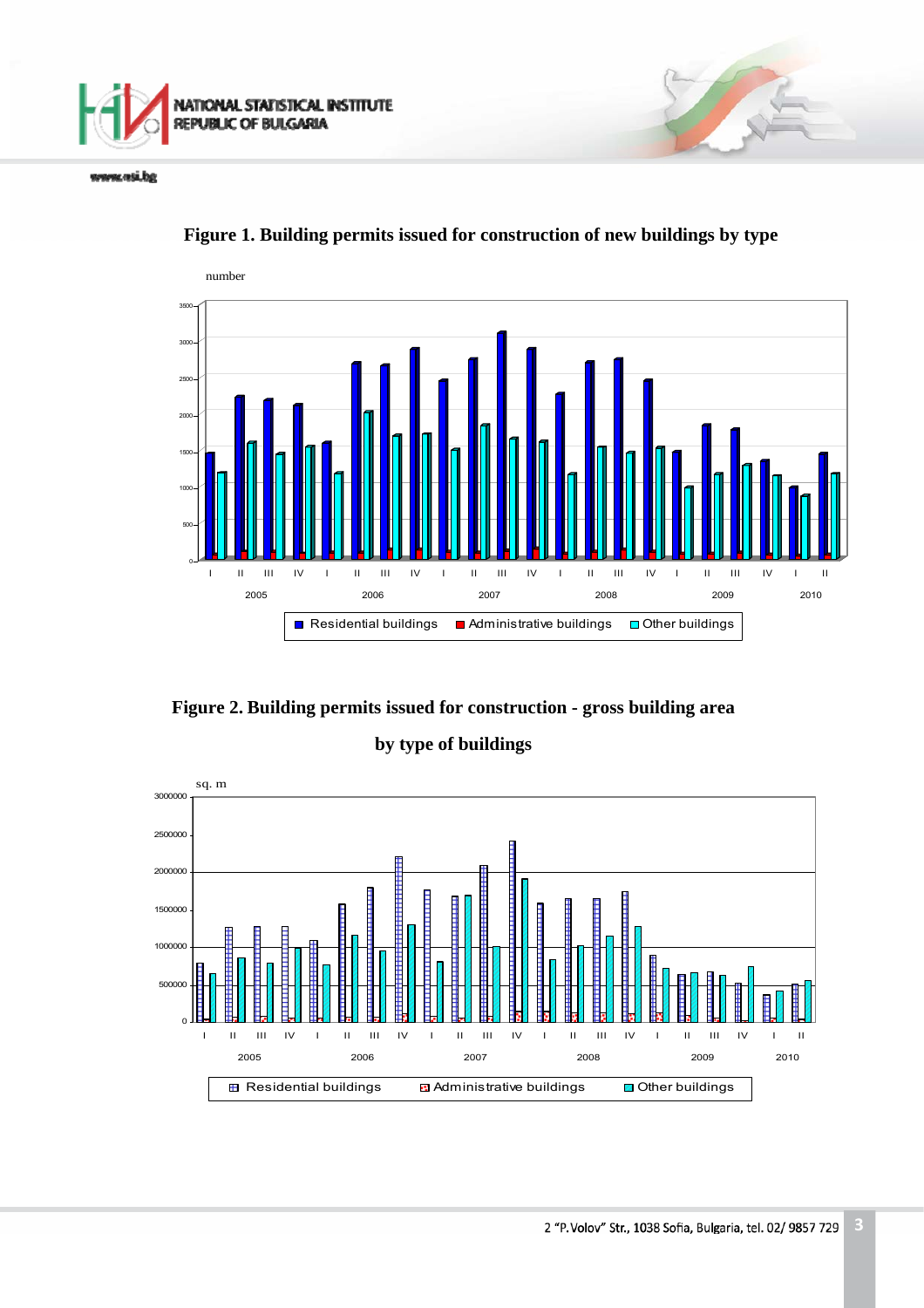

www.wsi.bg

**Table 1** 

# **Building permits issued for construction of new buildings in the second quarter of 20101**

|                | Residential buildings |                |                                   |                      | Administrative buildings       | Other buildings |                                   |
|----------------|-----------------------|----------------|-----------------------------------|----------------------|--------------------------------|-----------------|-----------------------------------|
| Districts      | Number                | Dwellings      | Gross<br>building<br>area - sq. m | Number               | Gross building<br>area - sq. m | Number          | Gross<br>building<br>area - sq. m |
| <b>Total</b>   | 1441                  | 3933           | 508938                            | 58                   | 36697                          | 1171            | 564591                            |
| Blagoevgrad    | 98                    | 460            | 40594                             | 5                    | 2192                           | 53              | 27695                             |
| <b>Burgas</b>  | 135                   | 313            | 42646                             | 3                    | 2011                           | 77              | 89590                             |
| Varna          | 176                   | 675            | 80491                             | $\ddot{\phantom{a}}$ | $\ddot{\phantom{a}}$           | 86              | 79867                             |
| Veliko Tarnovo | 31                    | 85             | 10463                             | $\ddot{\phantom{a}}$ | $\ddot{\phantom{a}}$           | 45              | 18228                             |
| Vidin          | $\overline{4}$        | $\overline{4}$ | 718                               | $\ddot{\phantom{0}}$ | $\ddot{\phantom{a}}$           | 10              | 2887                              |
| Vratsa         | 11                    | 65             | 8654                              | $\ddot{\phantom{0}}$ | $\ddot{\phantom{a}}$           | 24              | 3172                              |
| Gabrovo        | 22                    | 76             | 8964                              | ÷,                   | ÷                              | 44              | 8173                              |
| Dobrich        | 61                    | 77             | 9735                              | $\ddot{\phantom{0}}$ | $\ddot{\phantom{a}}$           | 27              | 5180                              |
| Kardzhali      | 31                    | 79             | 16068                             |                      |                                | 21              | 5388                              |
| Kyustendil     | 20                    | 26             | 3972                              | $\ddot{\phantom{a}}$ | $\ddot{\phantom{a}}$           | 29              | 2121                              |
| Lovech         | 30                    | 30             | 4538                              | ۰                    | $\blacksquare$                 | 35              | 4304                              |
| Montana        | 6                     | 16             | 1930                              | $\ddot{\phantom{0}}$ | $\ddot{\phantom{a}}$           | 26              | 9822                              |
| Pazardzhik     | 68                    | 178            | 21636                             | 5                    | 975                            | 61              | 19511                             |
| Pernik         | 45                    | 63             | 12774                             | $\ddot{\phantom{a}}$ | $\ddot{\phantom{a}}$           | 38              | 5743                              |
| Pleven         | 28                    | 33             | 5925                              | $\ddot{\phantom{0}}$ | $\ddot{\phantom{a}}$           | 39              | 12349                             |
| Plovdiv        | 121                   | 413            | 56006                             | 4                    | 1667                           | 134             | 105078                            |
| Razgrad        | 14                    | 15             | 2501                              | $\ddot{\phantom{0}}$ | $\ddot{\phantom{a}}$           | 13              | 2434                              |
| Ruse           | 28                    | 287            | 18687                             | $\ddot{\phantom{a}}$ | $\ddot{\phantom{a}}$           | 24              | 8305                              |
| Silistra       | 13                    | 17             | 2688                              | $\overline{a}$       | ÷                              | 25              | 10816                             |
| Sliven         | 34                    | 63             | 8247                              | $\ddot{\phantom{0}}$ | $\ddot{\phantom{0}}$           | 15              | 12887                             |
| Smolyan        | 31                    | 49             | 7478                              |                      | $\ddot{\phantom{a}}$           | 28              | 13132                             |
| Sofia cap.     | 166                   | 438            | 76225                             | 8                    | 9621                           | 42              | 27255                             |
| Sofia          | 114                   | 127            | 22721                             | 4                    | 1599                           | 81              | 22139                             |
| Stara Zagora   | 72                    | 173            | 24006                             | $\ddot{\phantom{a}}$ | $\ddot{\phantom{a}}$           | 65              | 35486                             |
| Targovishte    | 6                     | 6              | 981                               | $\ddot{\phantom{0}}$ | $\ddot{\phantom{a}}$           | 15              | 3505                              |
| Haskovo        | 46                    | 66             | 10087                             | $\ddot{\phantom{0}}$ | $\ddot{\phantom{a}}$           | 49              | 13333                             |
| Shumen         | 19                    | 70             | 6911                              | 6                    | 572                            | 45              | 8697                              |
| Yambol         | 11                    | 29             | 3292                              |                      | L,                             | 20              | 7494                              |

1 "**..**" - confidential data.

\_\_\_\_\_\_\_\_\_\_\_\_\_\_\_\_\_